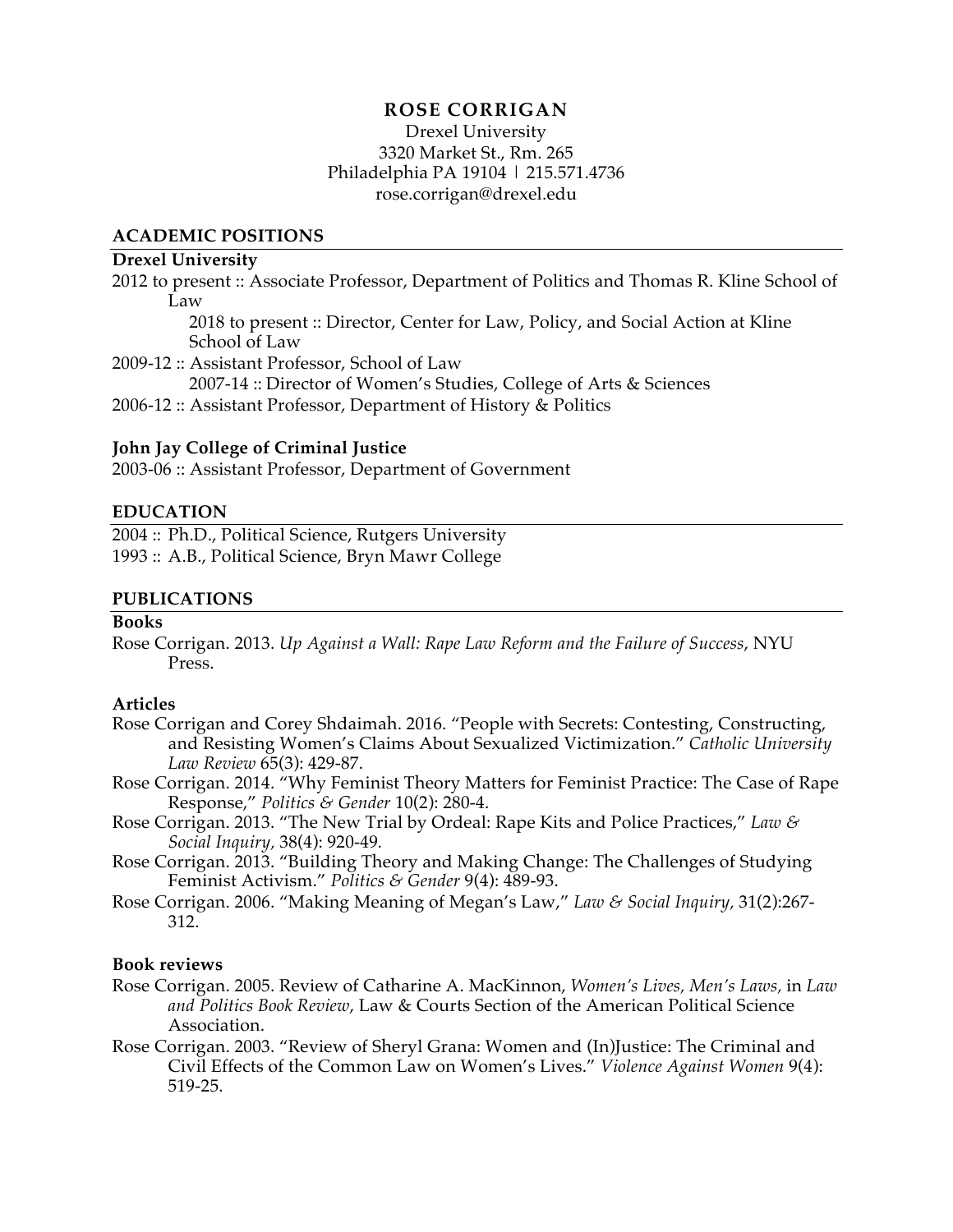# **HONORS & AWARDS**

### **Fellowships, scholarships, & grants**

- "Identifying Gaps, Building Bridges: Fostering Critical Exchange between Sociolegal Studies and Science and Technology Studies." PI; with co-PIs Kelly Joyce (Drexel, Sociology and Science, Technology & Society) and Anna Kirkland (University of Michigan, Women's Studies, Political Science, Science, Technology & Society) submitted to the National Science Foundation, co-review between Law & Social Sciences and Science, Technology, & Society Programs. Awarded: \$48,215; Jan. 2017- Sept 2018.
- Core Faculty, Rutgers Violence Against Women Research Consortium, PIs Judy Postmus and Sarah McMahon (Rutgers University—New Brunswick) submitted to the National Institute of Justice. Awarded: \$5,000,000; Drexel sub-recipient amount: \$32,240; Jan. 2017-Dec 2018.
- American Association of University Women Postdoctoral Research Leave Fellowship, 2005- 06, \$30,000.
- PSC-CUNY Faculty Research Award, The City University of New York, 2004 (\$4840), 2005 (\$4595).
- Roberta Sigel Dissertation Fellowship, Center for American Women & Politics, Rutgers University, 2001-02 (\$20,000).
- Fellow, Eagleton Institute of Politics, Rutgers University, 2000-01 (\$5,000).
- Excellence Fellow, Department of Political Science, Rutgers University, 1995-99 (\$10,000/year).

# **Recognition & awards**

Teaching Excellence Award, College of Arts & Sciences, Drexel University, June 2011. Women in Society Award (given by undergraduate student leaders), March 2008. Humanities Fellows Program, College of Arts & Sciences, Drexel University, 2007, 2009.

#### **INVITED LECTURES**

- Visiting Scholar, lecture and seminar topics TBD, Sexual Harms and Medical Encounters (UK Wellcome-funded research project), University of London, May 2020 [cancelled due to COVID-19].
- "Rape Complainant Credibility and the Forensic Medical Exam: Uneasy Interactions between Law and Medicine," University of California-Irvine, April 2014.
- "Looking for Cause Lawyers in the Anti-Rape Movement: Prosecutors as Agents of Social Change," University of California-Irvine Socio-Legal Studies Workshop, February 2014.
- "Up Against a Wall: Rape Reform and the Failure of Success," Syracuse University, September 2012; Ohio University, May 2012; Rutgers University, April 2013.
- "Sexual Assault, 'Science,' and the Search for Certainty: Police Use of Polygraphs and Rape Kits," presented at the seminar "Practitioner Attitudes to Rape and Sexual Assault: International Perspectives" at Glasgow Caledonian University, Scotland, October 2011.
- "Policy Responses to Sexual Violence: Implications for Victims and Advocates," presented at the South Carolina Coalition Against Domestic Violence and Sexual Assault, October 2011; the Kansas Coalition against Sexual and Domestic Violence Program Council Meeting, August 2011.
- "Feminist Research Methods: A Case Study of Public Policy & Sexual Violence," Rutgers University—Newark graduate course on Feminist Research Methods, April 2011.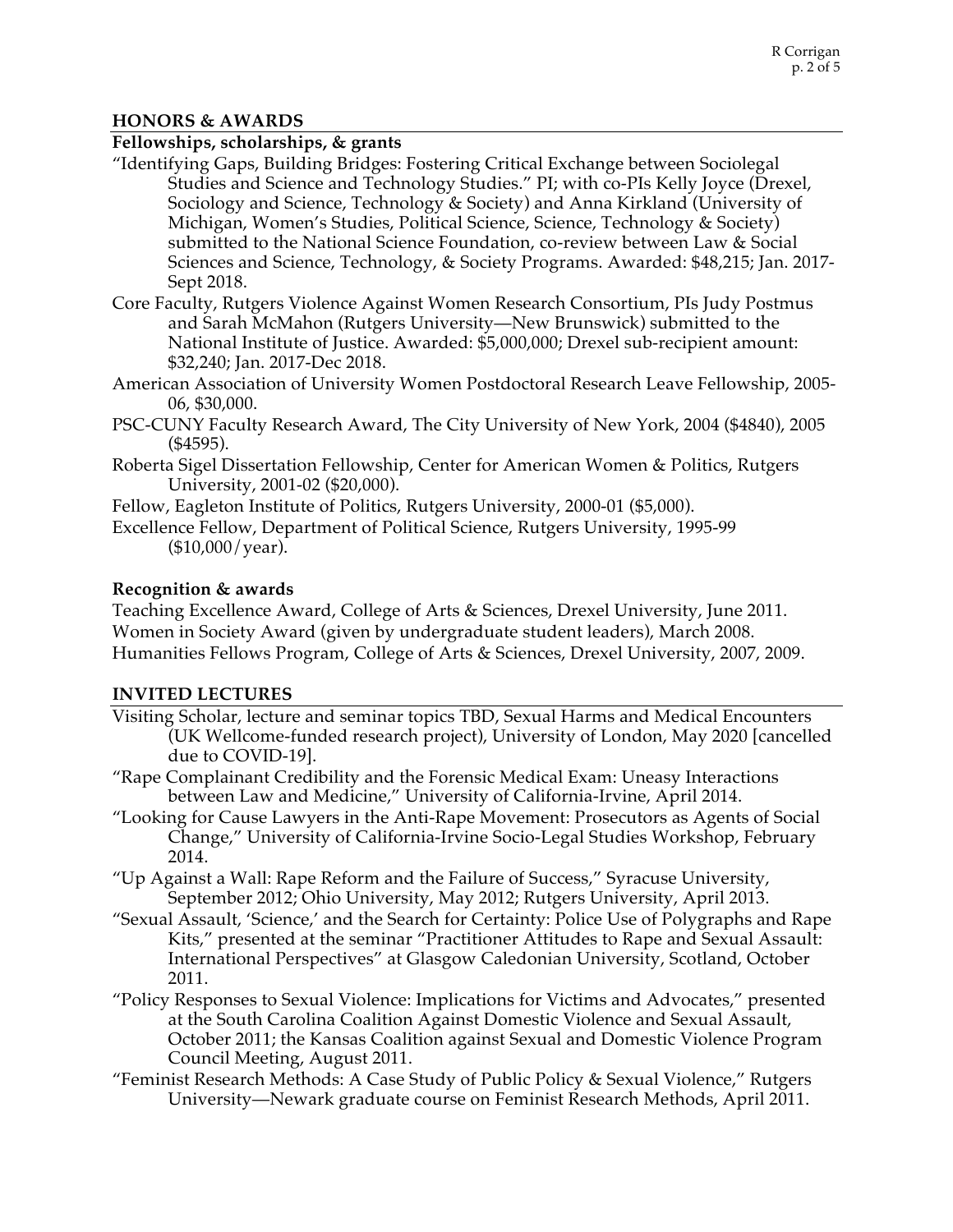- "Constructing the Body of Evidence: How Sexual Assault Forensic Exams Change Rape Case Processing," University of Delaware Research on Women Lecture Series, September 2010.
- "When is a Rapist a Sex Offender? The Perverse Consequences of Sex Offender Laws," University of Chicago Center for Gender & Sexuality conference "What's Queer About Sex Offenders?," May 2010.
- "Integrating Activism into Academic Research," Council on Anthropology & Reproduction, Annual Meeting of the American Anthropological Association, December 2009.
- "What's Wrong with Rape?," Emory Law School Feminism & Legal Theory Project Faculty Colloquium, October 2008.
- "When Rights are Wrong: Legal Struggles over Emergency Contraception," the Institute for Women's Health Leadership Moorhead-Laurencin Sex and Gender Research Forum, January 2008.
- "Talking to Strangers: What Feminists Can Learn From Megan's Law," The University of Minnesota Center for Women and Public Policy Seminar Series, April 2003.

# **SELECTED CONFERENCE PARTICIPATION**

- Roundtable participant, "Still Questioning: Doing Feminist Research on Sexual/Gender-Based Violence" at the Annual Meeting of the Law & Society Association, June 2019.
- "Empirical and Theoretical Reflections on Forty Years of Sexual Violence Training Interventions with Law Enforcement Officials," paper presented at the Annual Meeting of the Law and Society Association, June 2018.
- "Prosecutors as Cause Lawyers: Reflections from the Anti-Rape Movement," paper presented at the Annual Meeting of the Law and Society Association, June 2016.
- "Sex Crimes Prosecutors as Cause Lawyers," paper presented at the Annual Meeting of the Law and Society Association, June 2015.
- "Rehabilitating Pedophiles? Law, Science, and Contestation over the Meaning of Sexual Identity," paper presented at the Annual Meeting of the Western Political Science Association, April 2015.
- "Rehabilitating Sex Offenders? Pedophilia and the Dilemmas of Sexual Identity," paper presented at the Annual Meeting of the Society for Social Studies of Science, August 2014.
- Organizer and roundtable participant, "Speaking of Sex Offenders: Contrasting Policies, Practices, and Narratives," at the Annual Meeting of the Law & Society Association, June 2014.
- "Are Sex Crimes Prosecutors Cause Lawyers?," paper presented at the Annual Meeting of the Western Political Science Association, April 2014.
- "Do We Still Need a Women's Movement in America?" theme panel roundtable participant, Annual Meeting of the American Political Science Association, Chicago, September 2013.
- "Let's Not Panic! Progressives and the Problem of Sex Crimes Legislation," paper presented, Annual Meeting of the Law & Society Association, June 2013.
- "Putting the 'Community' Back in Community Responses to Rape," paper presented, Annual Meeting of the Law & Society Association, June 2012.
- "Fleeing from Feminism: Rape Care Advocates and the Failures of Feminist Theory," paper presented, Annual Meeting of the Western Political Science Association, March 2012; nominated for the Betty Nesvold Award (best paper on Women & Politics).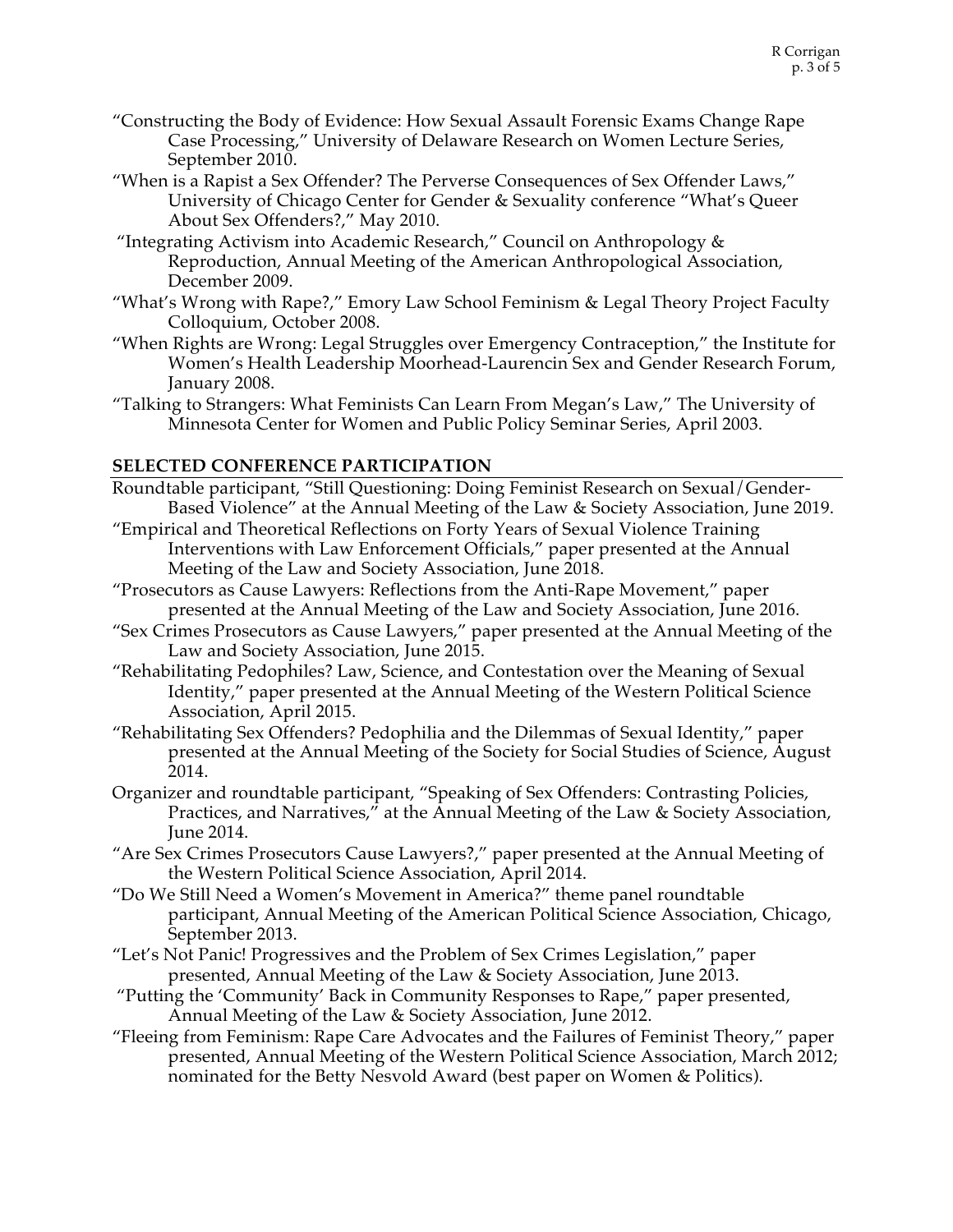- "These are People with Secrets," co-authored with Corey Shdaimah, paper presented, Feminist Legal Theory Collaborative Research Network Conference at the Annual Meeting of the Association of American Law Schools, January 2012.
- "At Least We Got Him on the Registry: Why Prosecutors Hate Sex Offenses but Love Sex Offender Registries," paper presented, Annual Meeting of the Law & Society Association, June 2011.
- "Scholars and Skeptics: Collaborations, Conflicts, and Conundrums in Feminist Policy Interventions," roundtable participant and chair, Annual Meeting of the Law & Society Association, June 2011.
- "When is a Rapist a Sex Offender? Prosecuting Sex Crimes After Megan's Law," paper presented, Annual Meeting of the Western Political Science Association, April 2011.
- "The Local Failures of Policy Successes: The Impact of Sexual Assault Nurse Examiner Programs on Rape Case Processing," paper presented, Annual Meeting of the Law & Society Association, May 2010.
- "Translating Policy into Practice: Emergency Contraception in the Emergency Room," paper presented, Annual Meeting of the Law & Society Association, May 2009.
- "Emergency Contraception for Rape Victims: Comparing Compliance and Explaining Implementation," paper presented, Annual Meeting of the Western Political Science Association, March 2009.
- "What's Wrong with Feminism? Learning from Rape Care Workers," paper presented, Annual Meeting of the American Politics Science Association, September 2007.
- "Why *Roe* Still Stands," roundtable participant, Annual Meeting of the American Political Science Association, September 2006.

# **SELECTED PROFESSIONAL SERVICE & MEMBERSHIPS**

- Discussant, "Re-Framing Justice: Addressing Oppression and Negligence" at the Annual Meeting of the Law & Society Association, June 2019.
- Chair & discussant, "Sex, Sexual Violence and Consent," Annual Meeting of the Law and Society Association, June 2015.
- Coordinating committee member & lead organizer, Mid-Atlantic Law & Society Association Meeting, October 2014.
- Chair & discussant, "Prostitution in Precarious Times: Socio-Legal Explorations of the Politics, Practice and Policing of Commercial Sex and Sex Trafficking," Annual Meeting of the Law and Society Association, June 2013.
- Chair & discussant, "Situating Sexual Violence," Mid-Atlantic Law & Society Association, October 2012.
- Chair, "Constructing Rape Victims and Perpetrators: Lessons from Across a Sea of Islands," Annual Meeting of the Law and Society Association, June 2012.
- Founding member, Comparative Analysis in Rape Research Network (interdisciplinary group of scholars analyzing legal and medical responses to rape in Canada, the United Kingdom, and United States), organizing conference, July 2010.
- Faculty instructor, Introduction to Empirical Research, Gittis Center for Clinical Legal Studies and the American Association of Law Schools Bellow Scholars Group, hosted by the University of Pennsylvania Law School, October 2009.
- American Political Science Association Women & Politics Section, Best Dissertation Award Committee, 2007.
- Reviewer: American Association of University Women Fellowships; Cambridge University Press, *Feminist Criminology; International Review of Victimology; Justice Quarterly; Law & Social Inquiry; Law & Society Review;* National Science Foundation—Law & Social